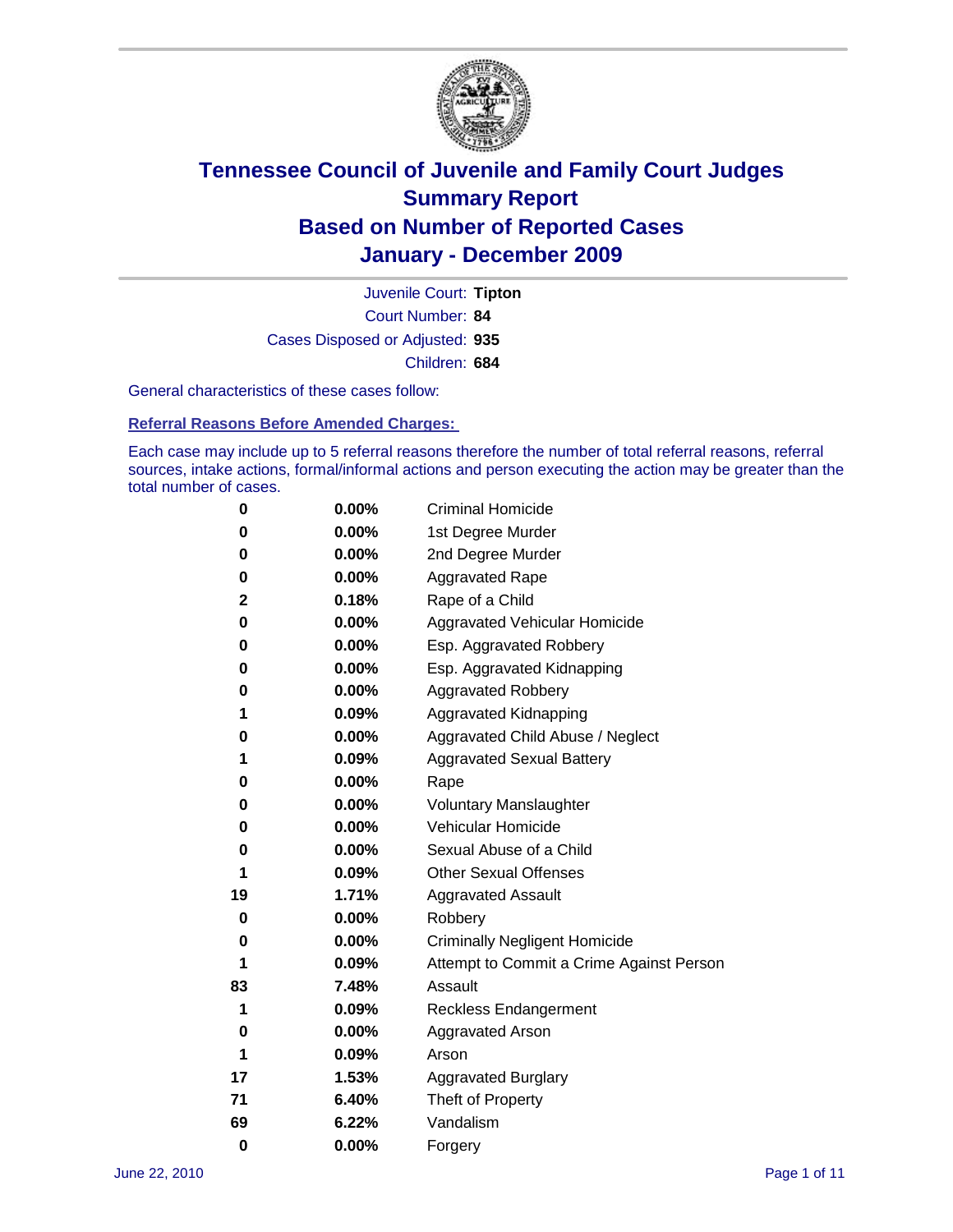

Court Number: **84** Juvenile Court: **Tipton** Cases Disposed or Adjusted: **935** Children: **684**

#### **Referral Reasons Before Amended Charges:**

Each case may include up to 5 referral reasons therefore the number of total referral reasons, referral sources, intake actions, formal/informal actions and person executing the action may be greater than the total number of cases.

| 0            | 0.00%    | <b>Worthless Checks</b>                                     |
|--------------|----------|-------------------------------------------------------------|
| 1            | 0.09%    | Illegal Possession / Fraudulent Use of Credit / Debit Cards |
| 23           | 2.07%    | <b>Burglary</b>                                             |
| $\mathbf{2}$ | 0.18%    | Unauthorized Use of a Vehicle                               |
| 0            | $0.00\%$ | <b>Cruelty to Animals</b>                                   |
| $\bf{0}$     | $0.00\%$ | Sale of Controlled Substances                               |
| 15           | 1.35%    | <b>Other Drug Offenses</b>                                  |
| 74           | 6.67%    | Possession of Controlled Substances                         |
| $\mathbf 0$  | $0.00\%$ | <b>Criminal Attempt</b>                                     |
| 5            | 0.45%    | Carrying Weapons on School Property                         |
| 6            | 0.54%    | Unlawful Carrying / Possession of a Weapon                  |
| 4            | 0.36%    | <b>Evading Arrest</b>                                       |
| 1            | 0.09%    | Escape                                                      |
| $\mathbf{2}$ | 0.18%    | Driving Under Influence (DUI)                               |
| 79           | 7.12%    | Possession / Consumption of Alcohol                         |
| 10           | 0.90%    | Resisting Stop, Frisk, Halt, Arrest or Search               |
| 5            | 0.45%    | <b>Aggravated Criminal Trespass</b>                         |
| 3            | 0.27%    | Harassment                                                  |
| $\pmb{0}$    | 0.00%    | Failure to Appear                                           |
| 1            | 0.09%    | Filing a False Police Report                                |
| 4            | 0.36%    | Criminal Impersonation                                      |
| 17           | 1.53%    | <b>Disorderly Conduct</b>                                   |
| 9            | 0.81%    | <b>Criminal Trespass</b>                                    |
| 5            | 0.45%    | Public Intoxication                                         |
| 0            | 0.00%    | Gambling                                                    |
| 214          | 19.30%   | <b>Traffic</b>                                              |
| 0            | $0.00\%$ | Local Ordinances                                            |
| 0            | $0.00\%$ | Violation of Wildlife Regulations                           |
| 0            | $0.00\%$ | Contempt of Court                                           |
| 8            | 0.72%    | Violation of Probation                                      |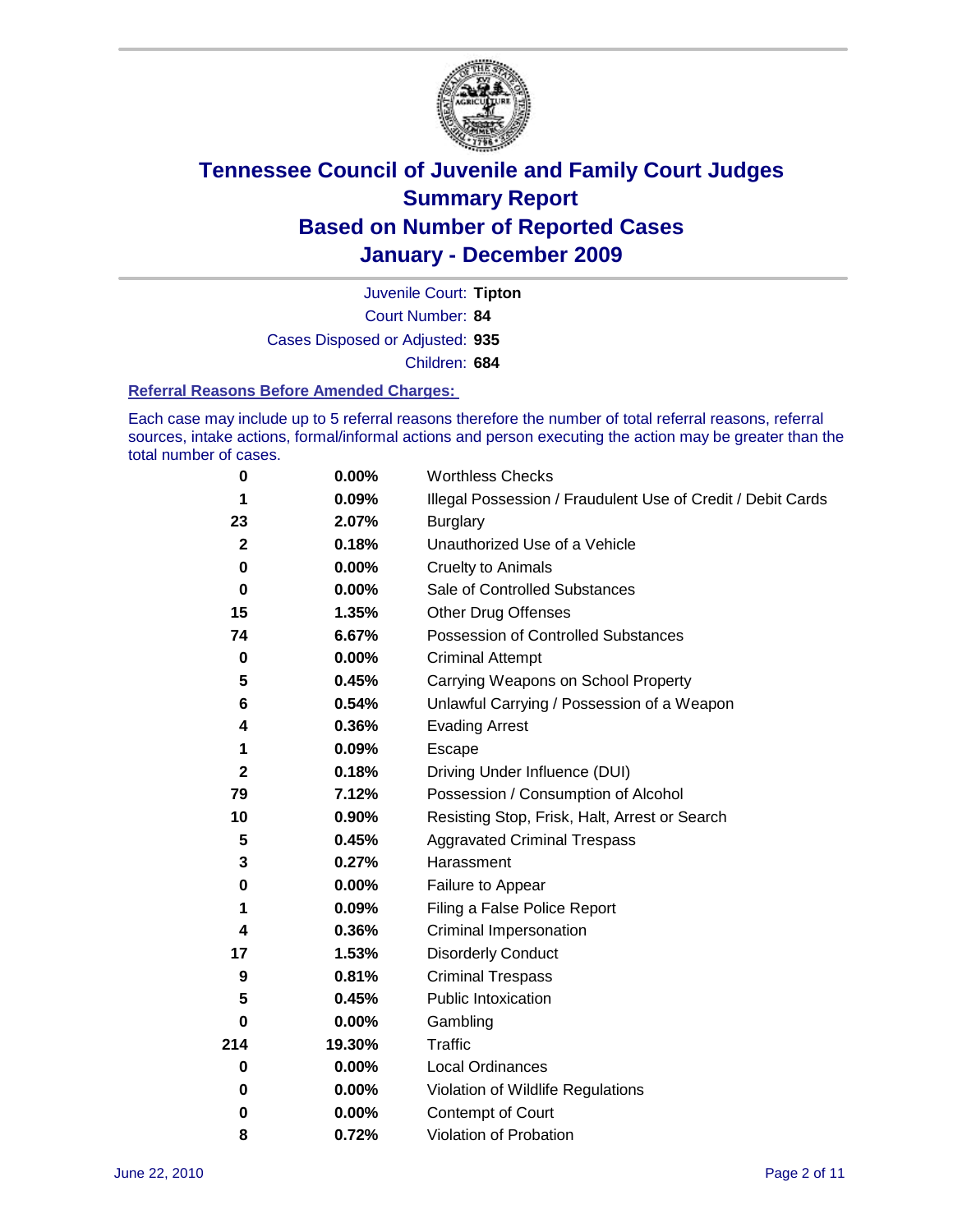

Court Number: **84** Juvenile Court: **Tipton** Cases Disposed or Adjusted: **935** Children: **684**

#### **Referral Reasons Before Amended Charges:**

Each case may include up to 5 referral reasons therefore the number of total referral reasons, referral sources, intake actions, formal/informal actions and person executing the action may be greater than the total number of cases.

| 0           | 0.00%    | Violation of Aftercare                 |
|-------------|----------|----------------------------------------|
| 100         | 9.02%    | <b>Unruly Behavior</b>                 |
| 88          | 7.94%    | Truancy                                |
| 14          | 1.26%    | In-State Runaway                       |
| $\mathbf 0$ | $0.00\%$ | Out-of-State Runaway                   |
| 48          | 4.33%    | Possession of Tobacco Products         |
| 6           | 0.54%    | Violation of a Valid Court Order       |
| 78          | 7.03%    | <b>Violation of Curfew</b>             |
| 0           | $0.00\%$ | Sexually Abused Child                  |
| 0           | 0.00%    | <b>Physically Abused Child</b>         |
| 1           | 0.09%    | Dependency / Neglect                   |
| 0           | 0.00%    | <b>Termination of Parental Rights</b>  |
| 0           | 0.00%    | <b>Violation of Pretrial Diversion</b> |
| 0           | 0.00%    | Violation of Informal Adjustment       |
| 0           | 0.00%    | <b>Judicial Review</b>                 |
| 0           | 0.00%    | <b>Administrative Review</b>           |
| 1           | 0.09%    | <b>Foster Care Review</b>              |
| 0           | 0.00%    | Custody                                |
| 0           | 0.00%    | Visitation                             |
| 0           | 0.00%    | Paternity / Legitimation               |
| 0           | 0.00%    | <b>Child Support</b>                   |
| 0           | $0.00\%$ | <b>Request for Medical Treatment</b>   |
| 0           | 0.00%    | <b>Consent to Marry</b>                |
| 18          | 1.62%    | Other                                  |
| 1,109       | 100.00%  | <b>Total Referrals</b>                 |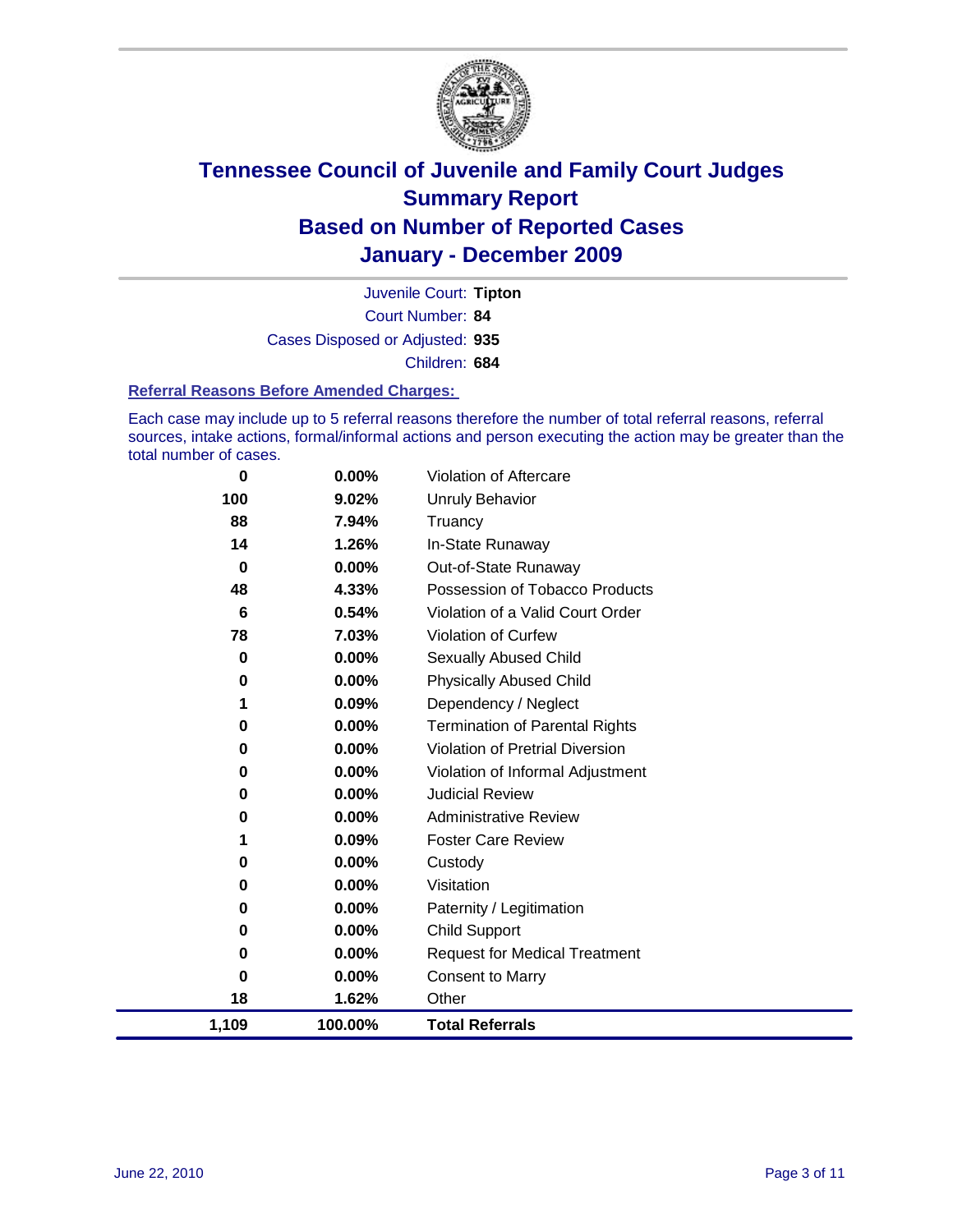

|                            |                                 | Juvenile Court: Tipton            |  |  |  |
|----------------------------|---------------------------------|-----------------------------------|--|--|--|
|                            |                                 | Court Number: 84                  |  |  |  |
|                            | Cases Disposed or Adjusted: 935 |                                   |  |  |  |
|                            |                                 | Children: 684                     |  |  |  |
| <b>Referral Sources: 1</b> |                                 |                                   |  |  |  |
| 890                        | 80.25%                          | Law Enforcement                   |  |  |  |
| 24                         | 2.16%                           | Parents                           |  |  |  |
| 3                          | 0.27%                           | <b>Relatives</b>                  |  |  |  |
| 0                          | $0.00\%$                        | Self                              |  |  |  |
| 177                        | 15.96%                          | School                            |  |  |  |
| 0                          | $0.00\%$                        | <b>CSA</b>                        |  |  |  |
| 4                          | $0.36\%$                        | <b>DCS</b>                        |  |  |  |
| $\mathbf{2}$               | 0.18%                           | <b>Other State Department</b>     |  |  |  |
| 0                          | $0.00\%$                        | <b>District Attorney's Office</b> |  |  |  |
| 1                          | $0.09\%$                        | <b>Court Staff</b>                |  |  |  |
| $\mathbf{2}$               | 0.18%                           | Social Agency                     |  |  |  |
| 1                          | 0.09%                           | <b>Other Court</b>                |  |  |  |
| 4                          | 0.36%                           | Victim                            |  |  |  |

| 1.109 | 100.00%       | <b>Total Referral Sources</b> |  |
|-------|---------------|-------------------------------|--|
|       | $0.09\%$      | Other                         |  |
|       | $0.00\%$<br>0 | <b>Unknown</b>                |  |
|       | $0.00\%$<br>0 | Hospital                      |  |
|       | $0.00\%$<br>0 | Child & Parent                |  |

### **Age of Child at Referral: 2**

| 263<br>240<br>0<br>0 | 38.45%<br>35.09%<br>0.00%<br>0.00% | Ages 15 through 16<br>Ages 17 through 18<br>Ages 19 and Over<br>Unknown |
|----------------------|------------------------------------|-------------------------------------------------------------------------|
|                      |                                    |                                                                         |
|                      |                                    |                                                                         |
|                      |                                    |                                                                         |
|                      |                                    |                                                                         |
| 121                  | 17.69%                             | Ages 13 through 14                                                      |
| 28                   | 4.09%                              | Ages 11 through 12                                                      |
|                      |                                    | Ages 10 and Under                                                       |
|                      |                                    | 32<br>4.68%                                                             |

<sup>1</sup> If different than number of Referral Reasons (1109), verify accuracy of your court's data.

<sup>2</sup> One child could be counted in multiple categories, verify accuracy of your court's data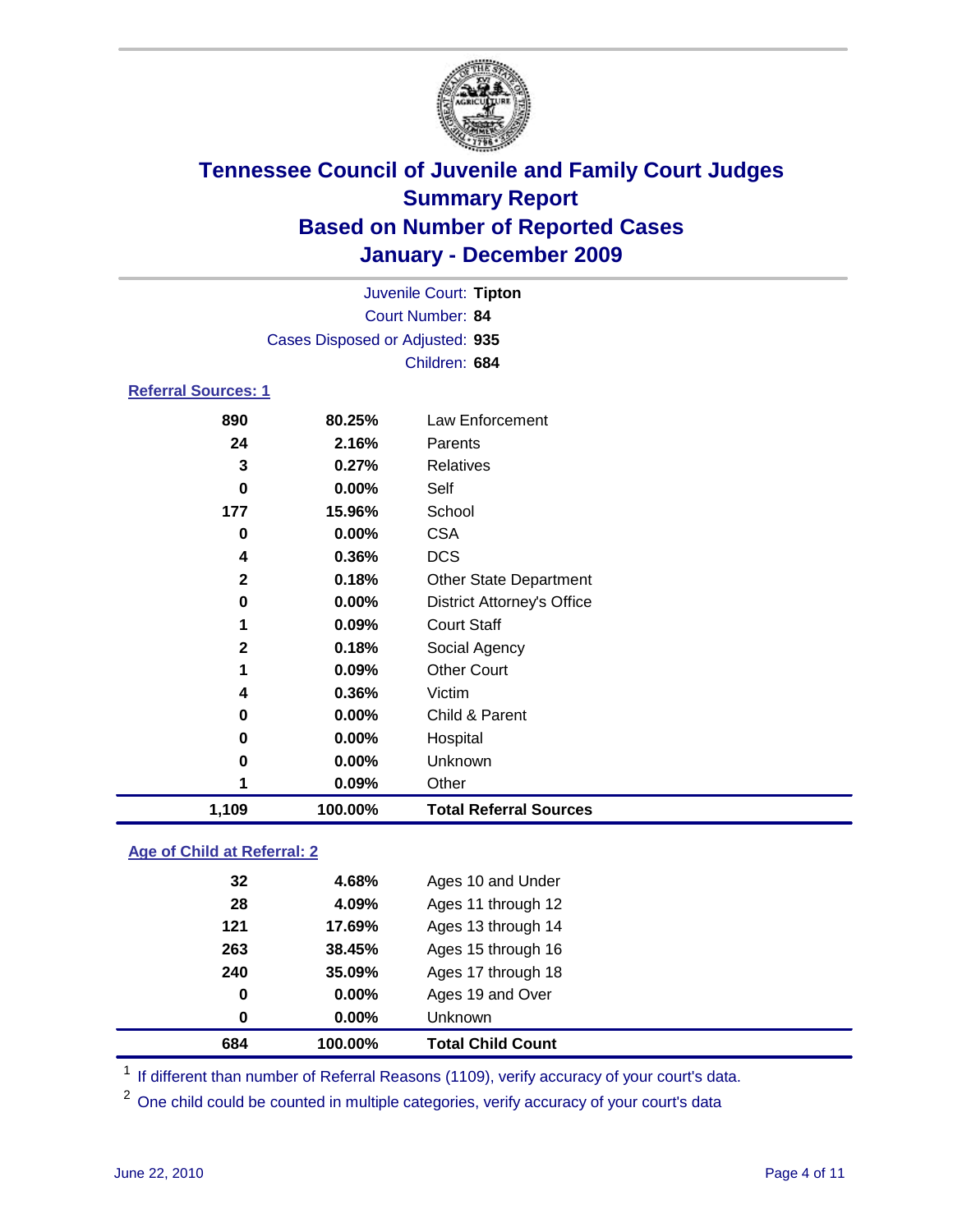

| Juvenile Court: Tipton                  |                                 |                          |  |  |
|-----------------------------------------|---------------------------------|--------------------------|--|--|
|                                         | Court Number: 84                |                          |  |  |
|                                         | Cases Disposed or Adjusted: 935 |                          |  |  |
| Children: 684                           |                                 |                          |  |  |
| Sex of Child: 1                         |                                 |                          |  |  |
| 438                                     | 64.04%                          | Male                     |  |  |
| 246                                     | 35.96%                          | Female                   |  |  |
| $\bf{0}$                                | 0.00%                           | Unknown                  |  |  |
| 684                                     | 100.00%                         | <b>Total Child Count</b> |  |  |
| Race of Child: 1                        |                                 |                          |  |  |
| 502                                     | 73.39%                          | White                    |  |  |
| 172                                     | 25.15%                          | African American         |  |  |
| $\bf{0}$                                | 0.00%                           | Native American          |  |  |
| 5                                       | 0.73%                           | Asian                    |  |  |
| 4                                       | 0.58%                           | Mixed                    |  |  |
| 1                                       | 0.15%                           | Unknown                  |  |  |
| 684                                     | 100.00%                         | <b>Total Child Count</b> |  |  |
| <b>Hispanic Origin: 1</b>               |                                 |                          |  |  |
| $6\phantom{1}$                          | 0.88%                           | Yes                      |  |  |
| 661                                     | 96.64%                          | <b>No</b>                |  |  |
| 17                                      | 2.49%                           | Unknown                  |  |  |
| 684                                     | 100.00%                         | <b>Total Child Count</b> |  |  |
| <b>School Enrollment of Children: 1</b> |                                 |                          |  |  |
| 640                                     | 93.57%                          | Yes                      |  |  |
| 44                                      | 6.43%                           | No                       |  |  |
| $\mathbf 0$                             | 0.00%                           | Unknown                  |  |  |
| 684                                     | 100.00%                         | <b>Total Child Count</b> |  |  |

One child could be counted in multiple categories, verify accuracy of your court's data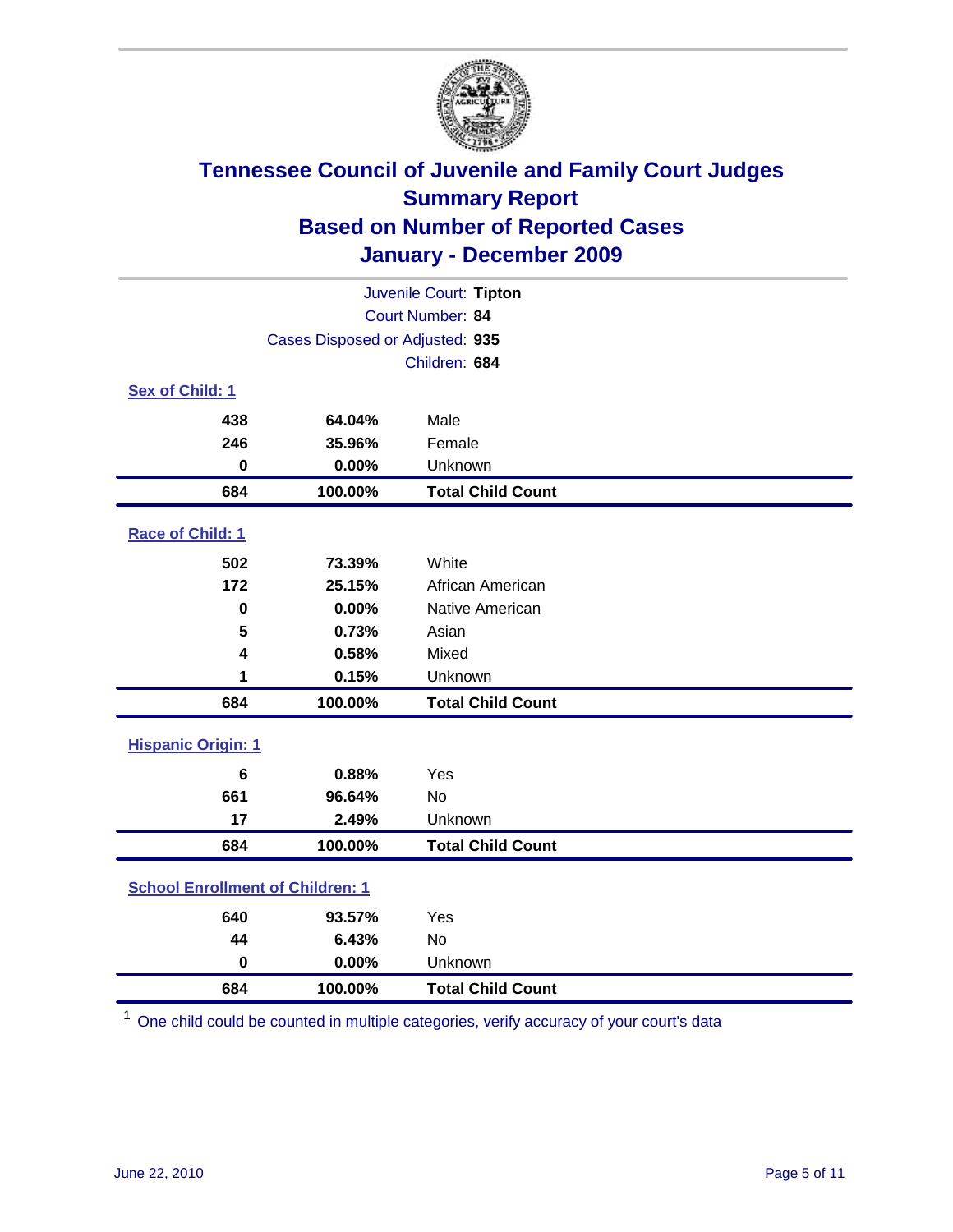

Court Number: **84** Juvenile Court: **Tipton** Cases Disposed or Adjusted: **935** Children: **684**

#### **Living Arrangement of Child at Time of Referral: 1**

| 684 | 100.00%  | <b>Total Child Count</b>     |
|-----|----------|------------------------------|
| 3   | 0.44%    | Other                        |
| 0   | $0.00\%$ | Unknown                      |
| 0   | $0.00\%$ | Independent                  |
| 0   | $0.00\%$ | In an Institution            |
| 0   | $0.00\%$ | In a Residential Center      |
| 0   | $0.00\%$ | In a Group Home              |
| 6   | 0.88%    | With Foster Family           |
| 1   | 0.15%    | With Adoptive Parents        |
| 26  | $3.80\%$ | <b>With Relatives</b>        |
| 89  | 13.01%   | With Father                  |
| 402 | 58.77%   | <b>With Mother</b>           |
| 19  | 2.78%    | With Mother and Stepfather   |
|     | 0.15%    | With Father and Stepmother   |
| 137 | 20.03%   | With Both Biological Parents |
|     |          |                              |

#### **Type of Detention: 2**

| 935         | 100.00%  | <b>Total Detention Count</b> |  |
|-------------|----------|------------------------------|--|
| 0           | $0.00\%$ | Other                        |  |
| 912         | 97.54%   | Does Not Apply               |  |
| $\mathbf 0$ | $0.00\%$ | Unknown                      |  |
| 0           | $0.00\%$ | Psychiatric Hospital         |  |
| 0           | 0.00%    | Jail - No Separation         |  |
| 0           | $0.00\%$ | Jail - Partial Separation    |  |
| 0           | 0.00%    | Jail - Complete Separation   |  |
| 23          | 2.46%    | Juvenile Detention Facility  |  |
| 0           | $0.00\%$ | Non-Secure Placement         |  |
|             |          |                              |  |

<sup>1</sup> One child could be counted in multiple categories, verify accuracy of your court's data

<sup>2</sup> If different than number of Cases (935) verify accuracy of your court's data.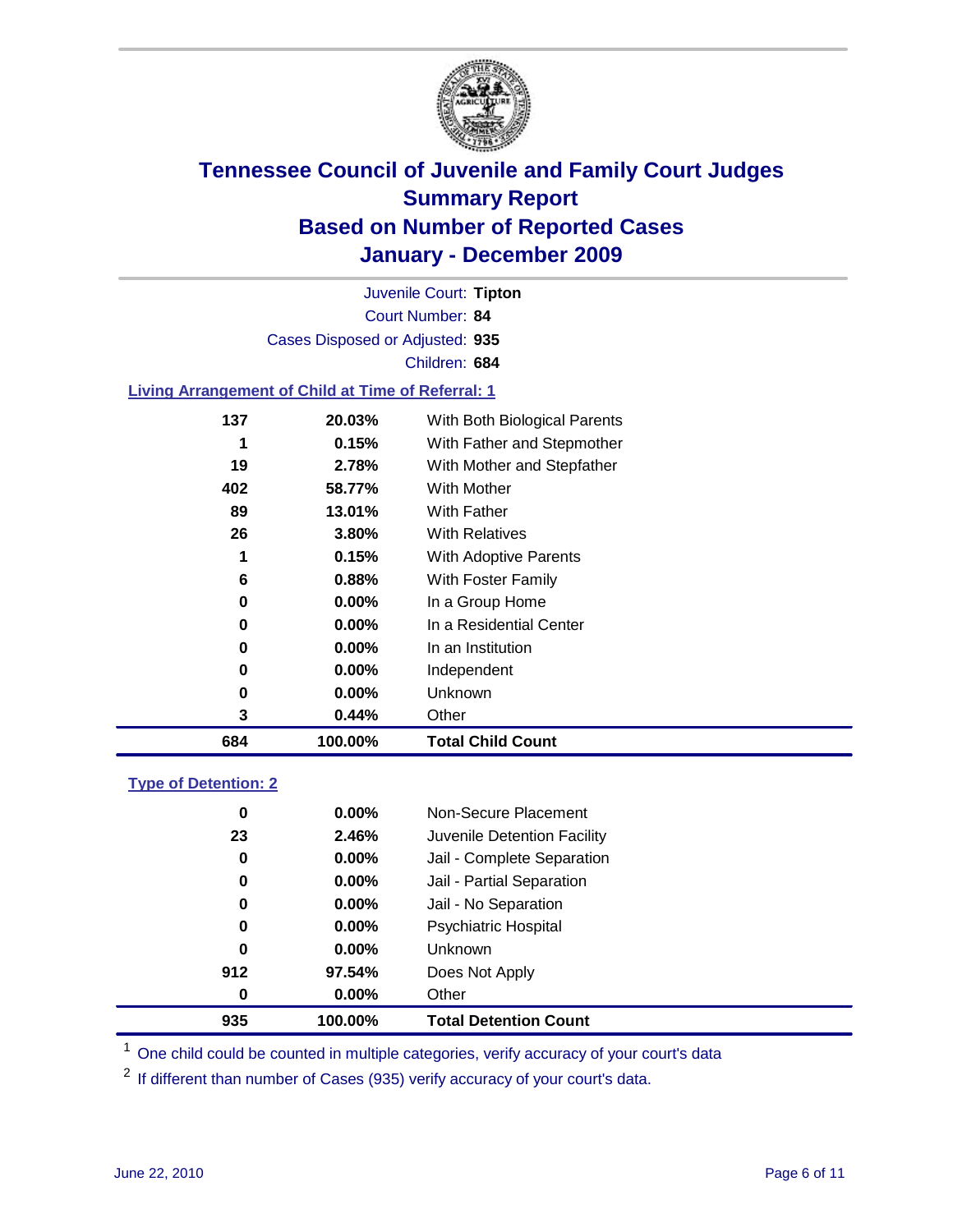

|                                                    | Juvenile Court: Tipton |                                      |  |  |  |
|----------------------------------------------------|------------------------|--------------------------------------|--|--|--|
|                                                    | Court Number: 84       |                                      |  |  |  |
| Cases Disposed or Adjusted: 935                    |                        |                                      |  |  |  |
| Children: 684                                      |                        |                                      |  |  |  |
| <b>Placement After Secure Detention Hearing: 1</b> |                        |                                      |  |  |  |
| 933                                                | 99.79%                 | Returned to Prior Living Arrangement |  |  |  |
| $\mathbf{2}$                                       | 0.21%                  | Juvenile Detention Facility          |  |  |  |
| $\mathbf 0$                                        | 0.00%                  | Jail                                 |  |  |  |
| $\bf{0}$                                           | 0.00%                  | Shelter / Group Home                 |  |  |  |
| 0                                                  | 0.00%                  | <b>Foster Family Home</b>            |  |  |  |
| 0                                                  | 0.00%                  | Psychiatric Hospital                 |  |  |  |
| 0                                                  | 0.00%                  | Unknown                              |  |  |  |
| 0                                                  | 0.00%                  | Does Not Apply                       |  |  |  |
| $\bf{0}$                                           | $0.00\%$               | Other                                |  |  |  |
| 935                                                | 100.00%                | <b>Total Placement Count</b>         |  |  |  |
|                                                    |                        |                                      |  |  |  |
| <b>Intake Actions: 2</b>                           |                        |                                      |  |  |  |
| 871                                                | 78.54%                 | <b>Petition Filed</b>                |  |  |  |
| $\bf{0}$                                           | 0.00%                  | <b>Motion Filed</b>                  |  |  |  |
| 237                                                | 21.37%                 | <b>Citation Processed</b>            |  |  |  |
| 0                                                  | 0.00%                  | Notification of Paternity Processed  |  |  |  |
| $\mathbf 0$                                        | 0.00%                  | Scheduling of Judicial Review        |  |  |  |
| 0                                                  | 0.00%                  | Scheduling of Administrative Review  |  |  |  |
|                                                    | 0.09%                  | Scheduling of Foster Care Review     |  |  |  |
| 0                                                  | 0.00%                  | Unknown                              |  |  |  |
| 0                                                  | 0.00%                  | Does Not Apply                       |  |  |  |
| $\bf{0}$                                           | 0.00%                  | Other                                |  |  |  |
| 1,109                                              | 100.00%                | <b>Total Intake Count</b>            |  |  |  |

<sup>1</sup> If different than number of Cases (935) verify accuracy of your court's data.

<sup>2</sup> If different than number of Referral Reasons (1109), verify accuracy of your court's data.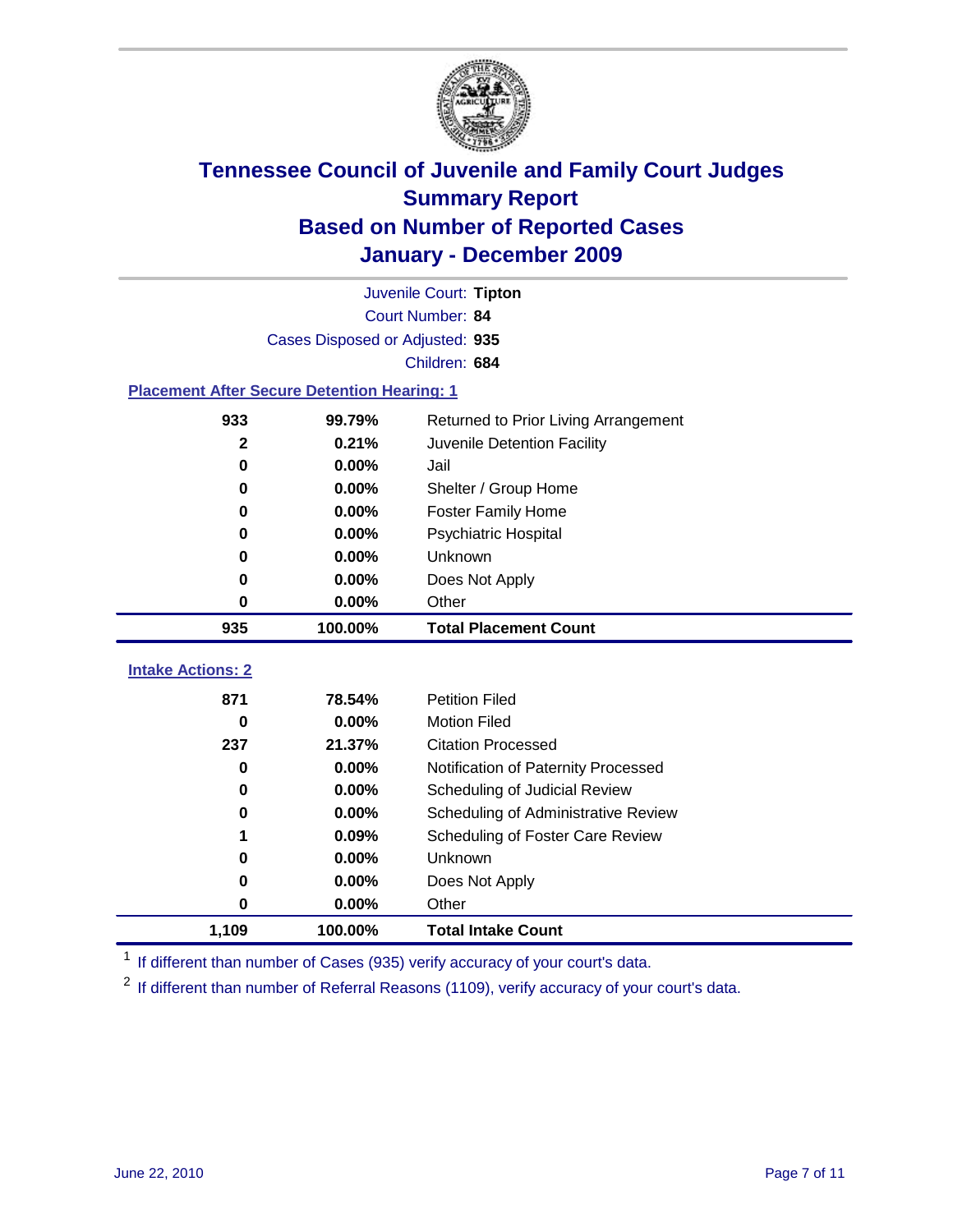

Court Number: **84** Juvenile Court: **Tipton** Cases Disposed or Adjusted: **935** Children: **684**

#### **Last Grade Completed by Child: 1**

| 684      | 100.00%  | <b>Total Child Count</b>     |
|----------|----------|------------------------------|
| 0        | $0.00\%$ | Other                        |
| 0        | $0.00\%$ | Unknown                      |
| 1        | 0.15%    | <b>Never Attended School</b> |
| 0        | 0.00%    | Graduated                    |
| 10       | 1.46%    | <b>GED</b>                   |
| $\bf{0}$ | $0.00\%$ | Non-Graded Special Ed        |
| 35       | 5.12%    | 12th Grade                   |
| 168      | 24.56%   | 11th Grade                   |
| 125      | 18.27%   | 10th Grade                   |
| 126      | 18.42%   | 9th Grade                    |
| 84       | 12.28%   | 8th Grade                    |
| 55       | 8.04%    | 7th Grade                    |
| 26       | 3.80%    | 6th Grade                    |
| 20       | 2.92%    | 5th Grade                    |
| 12       | 1.75%    | 4th Grade                    |
| 6        | 0.88%    | 3rd Grade                    |
| 7        | 1.02%    | 2nd Grade                    |
| 8        | 1.17%    | 1st Grade                    |
| 1        | 0.15%    | Kindergarten                 |
| 0        | 0.00%    | Preschool                    |
| $\bf{0}$ | 0.00%    | Too Young for School         |

| 684                                     | 100.00%  | <b>Total Child Count</b> |  |  |
|-----------------------------------------|----------|--------------------------|--|--|
| 0                                       | $0.00\%$ | Unknown                  |  |  |
| 670                                     | 97.95%   | No                       |  |  |
| 14                                      | 2.05%    | Yes                      |  |  |
| <b>Enrolled in Special Education: 1</b> |          |                          |  |  |

One child could be counted in multiple categories, verify accuracy of your court's data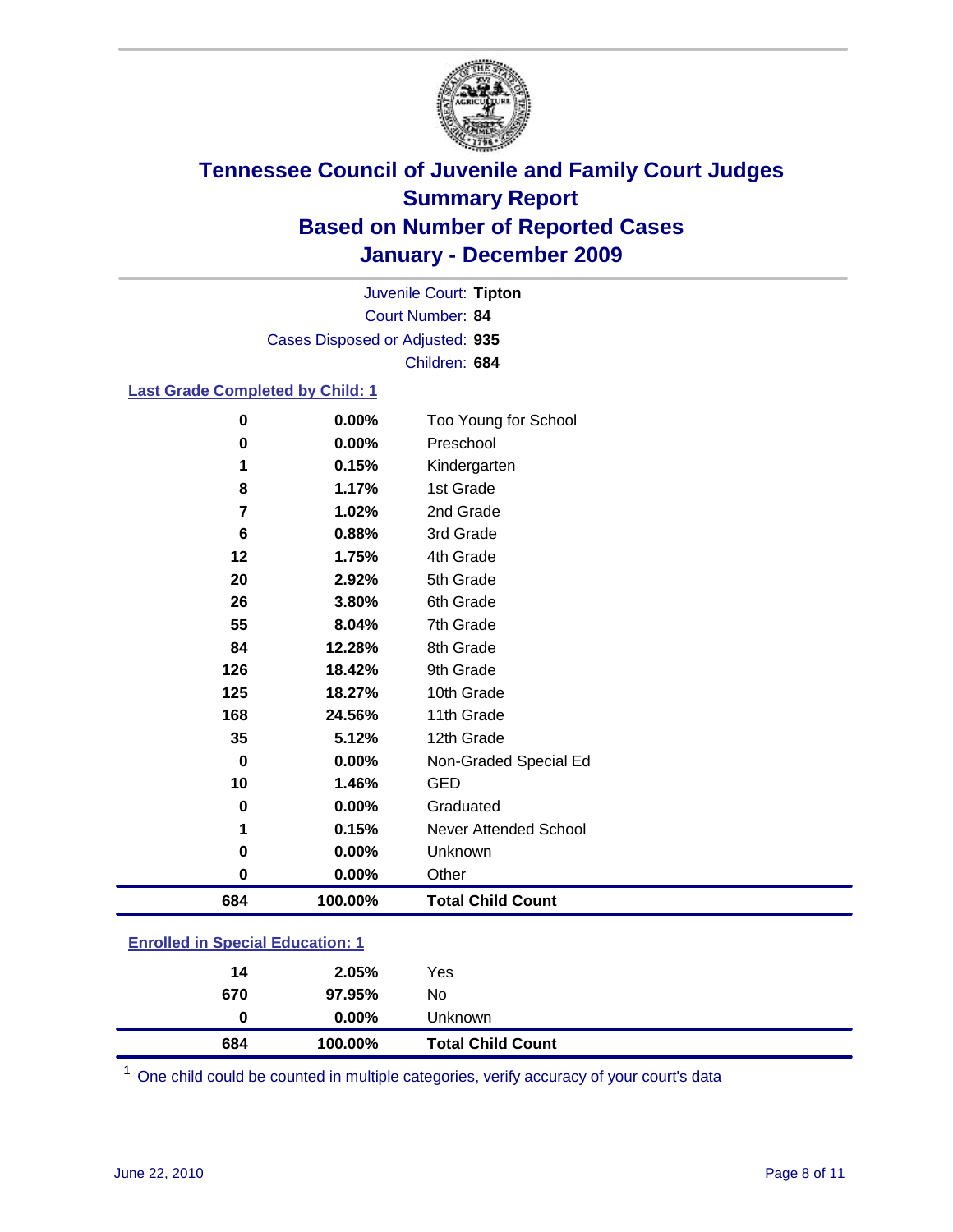

|                              |                                 | Juvenile Court: Tipton    |
|------------------------------|---------------------------------|---------------------------|
|                              |                                 | <b>Court Number: 84</b>   |
|                              | Cases Disposed or Adjusted: 935 |                           |
|                              |                                 | Children: 684             |
| <b>Action Executed By: 1</b> |                                 |                           |
| 317                          | 28.58%                          | Judge                     |
| 660                          | 59.51%                          | Referee                   |
| 126                          | 11.36%                          | <b>YSO</b>                |
| 6                            | 0.54%                           | Other                     |
| 0                            | 0.00%                           | Unknown                   |
| 1,109                        | 100.00%                         | <b>Total Action Count</b> |

#### **Formal / Informal Actions: 1**

| 347          | 31.29%   | Dismissed                                        |
|--------------|----------|--------------------------------------------------|
| 7            | 0.63%    | Retired / Nolle Prosequi                         |
| 280          | 25.25%   | <b>Complaint Substantiated Delinquent</b>        |
| 275          | 24.80%   | <b>Complaint Substantiated Status Offender</b>   |
| 11           | 0.99%    | <b>Complaint Substantiated Dependent/Neglect</b> |
| 0            | $0.00\%$ | <b>Complaint Substantiated Abused</b>            |
| 0            | $0.00\%$ | <b>Complaint Substantiated Mentally III</b>      |
| 142          | 12.80%   | Informal Adjustment                              |
| 9            | 0.81%    | <b>Pretrial Diversion</b>                        |
| 0            | $0.00\%$ | <b>Transfer to Adult Court Hearing</b>           |
| 0            | $0.00\%$ | Charges Cleared by Transfer to Adult Court       |
| 36           | 3.25%    | Special Proceeding                               |
| 0            | $0.00\%$ | <b>Review Concluded</b>                          |
| $\mathbf{2}$ | 0.18%    | Case Held Open                                   |
| 0            | $0.00\%$ | Other                                            |
| 0            | $0.00\%$ | Unknown                                          |
| 1,109        | 100.00%  | <b>Total Action Count</b>                        |

<sup>1</sup> If different than number of Referral Reasons (1109), verify accuracy of your court's data.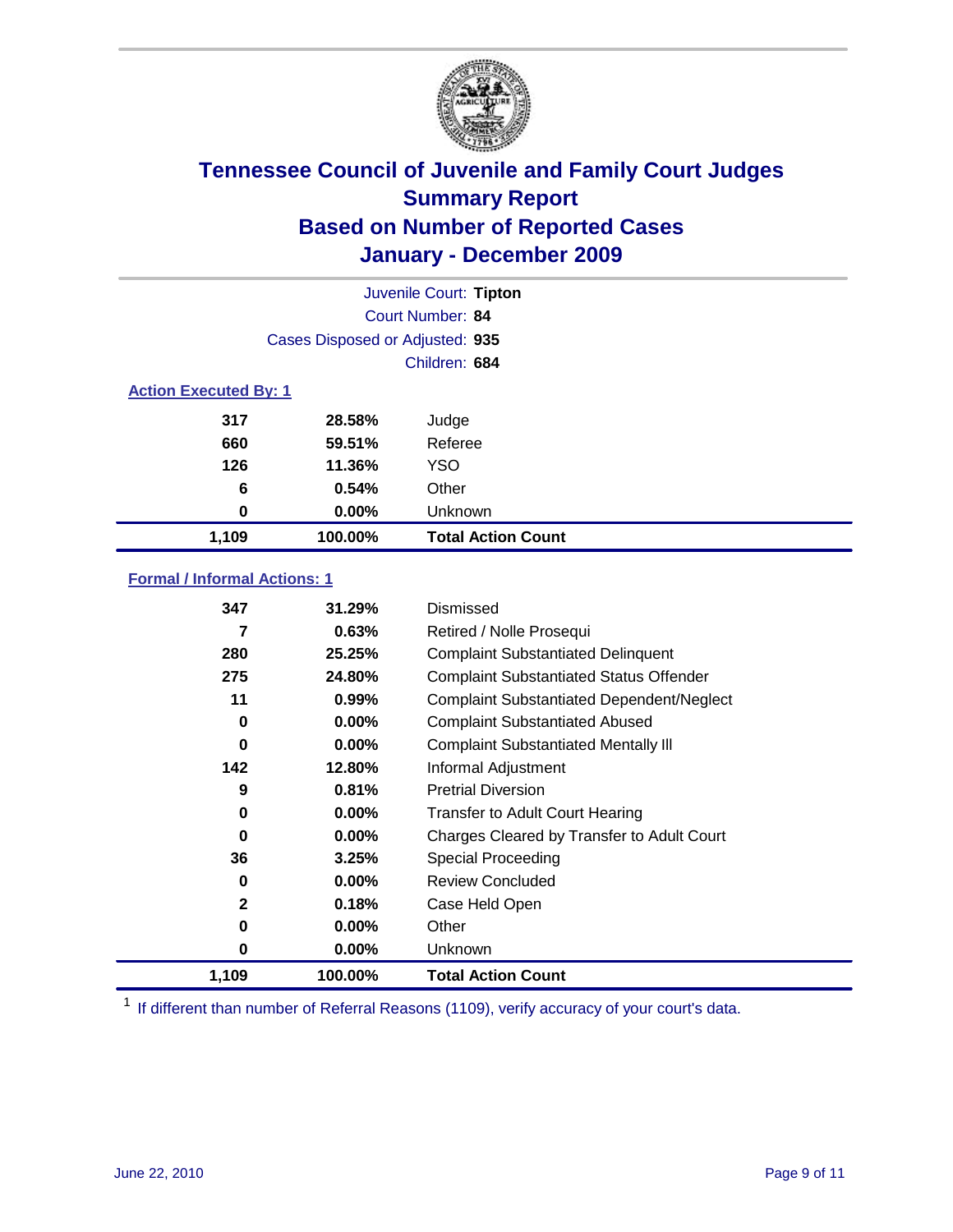

|                       |                                 | Juvenile Court: Tipton                                |
|-----------------------|---------------------------------|-------------------------------------------------------|
|                       |                                 | Court Number: 84                                      |
|                       | Cases Disposed or Adjusted: 935 |                                                       |
|                       |                                 | Children: 684                                         |
| <b>Case Outcomes:</b> |                                 | There can be multiple outcomes for one child or case. |
| 365                   | 18.61%                          | <b>Case Dismissed</b>                                 |
| 4                     | 0.20%                           | Case Retired or Nolle Prosequi                        |
| 113                   | 5.76%                           | Warned / Counseled                                    |
| 58                    | 2.96%                           | <b>Held Open For Review</b>                           |
| 8                     | 0.41%                           | Supervision / Probation to Juvenile Court             |
| 5                     | 0.25%                           | <b>Probation to Parents</b>                           |
| 1                     | 0.05%                           | Referral to Another Entity for Supervision / Service  |
| 19                    | 0.97%                           | Referred for Mental Health Counseling                 |
| 74                    | 3.77%                           | Referred for Alcohol and Drug Counseling              |
| 6                     | 0.31%                           | Referred to Alternative School                        |
| 4                     | 0.20%                           | Referred to Private Child Agency                      |
| 62                    | 3.16%                           | Referred to Defensive Driving School                  |
| 30                    | 1.53%                           | Referred to Alcohol Safety School                     |
| 34                    | 1.73%                           | Referred to Juvenile Court Education-Based Program    |
| 2                     | 0.10%                           | Driver's License Held Informally                      |
| 0                     | 0.00%                           | <b>Voluntary Placement with DMHMR</b>                 |
| 3                     | 0.15%                           | <b>Private Mental Health Placement</b>                |
| 0                     | 0.00%                           | <b>Private MR Placement</b>                           |
| 1                     | 0.05%                           | Placement with City/County Agency/Facility            |
| 0                     | 0.00%                           | Placement with Relative / Other Individual            |
| 79                    | 4.03%                           | Fine                                                  |
| 211                   | 10.76%                          | <b>Public Service</b>                                 |
| 44                    | 2.24%                           | Restitution                                           |
| 0                     | 0.00%                           | <b>Runaway Returned</b>                               |
| 34                    | 1.73%                           | No Contact Order                                      |
| 12                    | 0.61%                           | Injunction Other than No Contact Order                |
| 146                   | 7.45%                           | <b>House Arrest</b>                                   |
| 120                   | 6.12%                           | <b>Court Defined Curfew</b>                           |
| 0                     | 0.00%                           | Dismissed from Informal Adjustment                    |
| 0                     | 0.00%                           | <b>Dismissed from Pretrial Diversion</b>              |
| 0                     | 0.00%                           | <b>Released from Probation</b>                        |
| 0                     | 0.00%                           | <b>Transferred to Adult Court</b>                     |
| 2                     | 0.10%                           | <b>DMHMR Involuntary Commitment</b>                   |